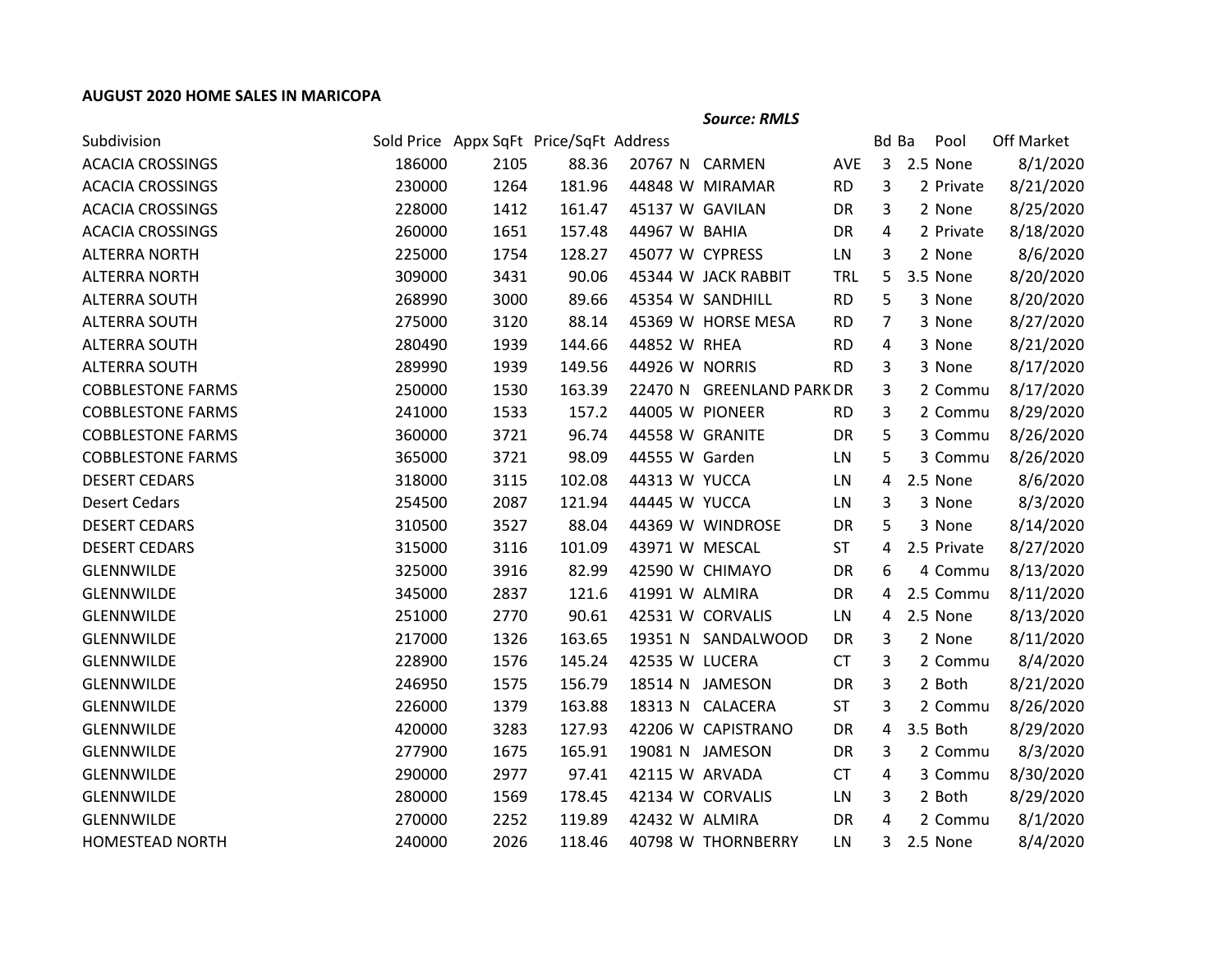| <b>HOMESTEAD NORTH</b>  | 220000 | 1527 | 144.07 | 40809 W SANDERS      | WAY        | $\overline{\mathbf{3}}$ | 2 None      | 8/15/2020 |
|-------------------------|--------|------|--------|----------------------|------------|-------------------------|-------------|-----------|
| <b>HOMESTEAD NORTH</b>  | 180000 | 1262 | 142.63 | 40165 W HAYDEN       | DR         | 3                       | 2 None      | 8/1/2020  |
| <b>HOMESTEAD NORTH</b>  | 271000 | 1916 | 141.44 | 40918 W HENSLEY      | <b>WAY</b> | 4                       | 2.5 None    | 8/13/2020 |
| Homestead North         | 275000 | 2141 | 128.44 | 41249 W ROBBINS      | DR         | 4                       | 2 None      | 8/2/2020  |
| HOMESTEAD NORTH         | 319990 | 2096 | 152.67 | 20181 N LAUREN       | <b>RD</b>  | 3                       | 2 None      | 8/5/2020  |
| <b>HOMESTEAD NORTH</b>  | 275000 | 2097 | 131.14 | 41344 W SOMERS       | DR         | 3                       | 2 None      | 8/12/2020 |
| <b>HOMESTEAD NORTH</b>  | 282500 | 1612 | 175.24 | 41210 W CRANE        | DR         | 4                       | 2 Private   | 8/10/2020 |
| HOMESTEAD NORTH         | 220000 | 1401 | 157.03 | 41219 W BRANDT       | DR         | 3                       | 2 None      | 8/12/2020 |
| Homestead South         | 259900 | 1599 | 162.53 | 41326 W JENNA        | LN         | 3                       | 2 None      | 8/15/2020 |
| <b>MARICOPA MEADOWS</b> | 245000 | 1831 | 133.8  | 45726 W LONG         | <b>WAY</b> | $\overline{3}$          | 2 Private   | 8/8/2020  |
| MARICOPA MEADOWS        | 275000 | 2960 | 92.9   | 45539 W LONG         | WAY 5      |                         | 3 None      | 8/6/2020  |
| <b>Maricopa Meadows</b> | 225000 | 1219 | 184.57 | 19479 N Miller       | WAY 3      |                         | 2 Private   | 8/13/2020 |
| <b>MARICOPA MEADOWS</b> | 285000 | 2750 | 103.64 | 46077 W DIRK         | <b>ST</b>  | 5                       | 2.5 Private | 8/18/2020 |
| MARICOPA MEADOWS        | 260000 | 2757 | 94.31  | 45733 W BARBARA      | LN         | 5                       | 2.5 None    | 8/12/2020 |
| <b>MARICOPA MEADOWS</b> | 253000 | 2212 | 114.37 | 45666 W WINDMILL     | DR         | 4                       | 3 None      | 8/25/2020 |
| MARICOPA MEADOWS        | 268000 | 3165 | 84.68  | 46023 W AMSTERDAM    | <b>RD</b>  | 4                       | 2.5 None    | 8/26/2020 |
| <b>MARICOPA MEADOWS</b> | 199000 | 1104 | 180.25 | 45528 W AMSTERDAM    | <b>RD</b>  | 3                       | 2 None      | 8/31/2020 |
| <b>MARICOPA MEADOWS</b> | 321000 | 2328 | 137.88 | 17927 N MILLER       | <b>WAY</b> | $\overline{3}$          | 2 Private   | 8/4/2020  |
| <b>MARICOPA MEADOWS</b> | 210000 | 1447 | 145.12 | 46080 W WINDMILL     | DR         | 4                       | 2 None      | 8/18/2020 |
| <b>MARICOPA MEADOWS</b> | 225900 | 1700 | 132.88 | 45960 W HOLLY        | DR         | 3                       | 2 None      | 8/18/2020 |
| Palo Brea               | 399000 | 4547 | 87.75  | 44044 W PALO ABETO   | DR         | 5                       | 3.5 None    | 8/19/2020 |
| PALO BREA               | 363211 | 2080 | 174.62 | 44306 W PALO NUEZ    | <b>ST</b>  | 3                       | 2 None      | 8/30/2020 |
| PALO BREA               | 377000 | 1820 | 207.14 | 44288 W PALO NUEZ    | ST         | 3                       | 2 None      | 8/30/2020 |
| <b>PROVINCE</b>         | 416000 | 2006 | 207.37 | 41632 W SNOW BIRD    | LN         | $\overline{2}$          | 2.5 Commu   | 8/7/2020  |
| <b>PROVINCE</b>         | 295000 | 2045 | 144.25 | 42157 W BACCARAT     | DR         | $\overline{2}$          | 2 Commu     | 8/1/2020  |
| <b>PROVINCE</b>         | 310000 | 1566 | 197.95 | 20147 N LAGUNA       | <b>WAY</b> | $\overline{2}$          | 2 Commu     | 8/26/2020 |
| <b>PROVINCE</b>         | 260000 | 1948 | 133.47 | 20996 N SWEET DREAMS | DR         | $\overline{2}$          | 2 Commu     | 8/29/2020 |
| <b>PROVINCE</b>         | 245000 | 1567 | 156.34 | 20162 N LAGUNA       | <b>WAY</b> | $\overline{2}$          | 2 Commu     | 8/11/2020 |
| RANCHO EL DORADO        | 340000 | 2871 | 118.42 | 22523 N DIETZ        | DR         | 4                       | 3 Private   | 8/13/2020 |
| RANCHO EL DORADO        | 256000 | 1436 | 178.27 | 42683 W HILLMAN      | DR         | 3                       | 2 Private   | 8/18/2020 |
| RANCHO EL DORADO        | 234250 | 1685 | 139.02 | 42623 W Bunker       | DR         | 3                       | 2 None      | 8/20/2020 |
| RANCHO EL DORADO        | 319900 | 2312 | 138.37 | 43427 W COURTNEY     | DR         | 4                       | 2 Private   | 8/4/2020  |
| RANCHO EL DORADO        | 235000 | 1415 | 166.08 | 42567 W BUNKER       | DR         | 3                       | 2 None      | 8/25/2020 |
| RANCHO EL DORADO        | 449900 | 4089 | 110.02 | 42518 W BRAVO        | DR         | 4                       | 2.5 Private | 8/28/2020 |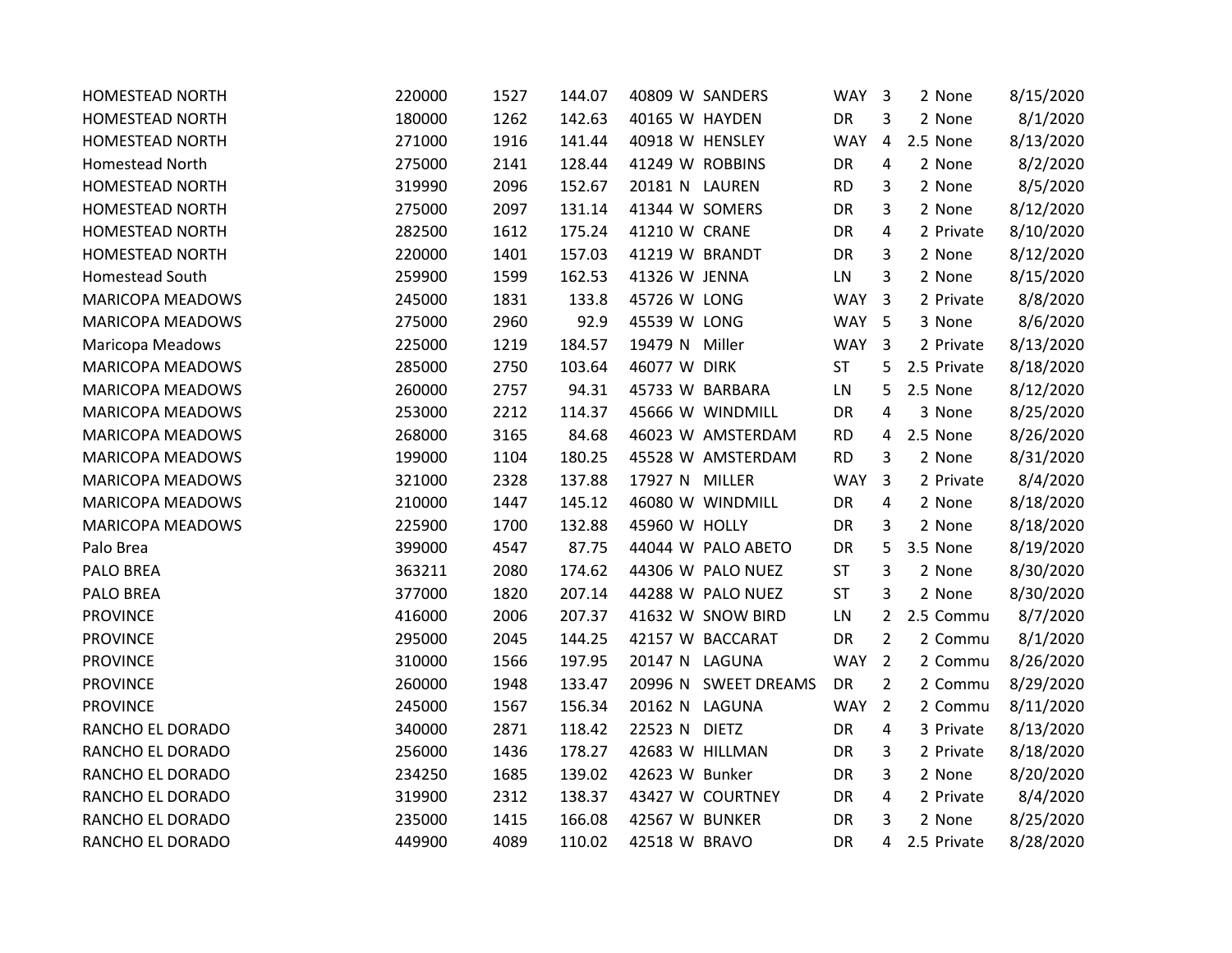| RANCHO EL DORADO          | 225000 | 1685 | 133.53 | 42402 W BUNKER      | DR         | 3              | 2 None      | 8/26/2020 |
|---------------------------|--------|------|--------|---------------------|------------|----------------|-------------|-----------|
| RANCHO EL DORADO          | 350000 | 2201 | 159.01 | 43281 W BUNKER      | DR         | 3              | 2 Private   | 8/15/2020 |
| RANCHO EL DORADO          | 265000 | 2277 | 116.38 | 42268 W MICHAELS    | DR         | 4              | 2.5 None    | 8/12/2020 |
| RANCHO EL DORADO          | 212000 | 1547 | 137.03 | 41929 W HILLMAN     | DR         | 3              | 2.5 Commu   | 8/31/2020 |
| RANCHO EL DORADO          | 247900 | 1682 | 147.38 | 43658 W RIO GRANDE  | DR         | 3              | 2 None      | 8/5/2020  |
| RANCHO EL DORADO          | 372000 | 3830 | 97.13  | 42278 W BRAVO       | DR         | 5              | 3 None      | 8/27/2020 |
| RANCHO EL DORADO          | 235000 | 1547 | 151.91 | 41980 W SUNLAND     | DR         | 3              | 2.5 Private | 8/31/2020 |
| RANCHO EL DORADO          | 279500 | 2312 | 120.89 | 22157 N VAN LOO     | DR         | 4              | 2 None      | 8/15/2020 |
| RANCHO EL DORADO          | 299900 | 1918 | 156.36 | 42277 W CHISHOLM    | DR         | 3              | 2 Private   | 8/25/2020 |
| RANCHO EL DORADO          | 271000 | 1919 | 141.22 | 41957 W HALL        | <b>CT</b>  | 3              | 2 None      | 8/13/2020 |
| Rancho El Dorado          | 375000 | 2997 | 125.12 | 21816 N SCOTT       | CT         | 4              | 2.5 Private | 8/23/2020 |
| RANCHO MIRAGE             | 275000 | 1980 | 138.88 | 19455 N PRATT       | <b>RD</b>  | 3              | 2 Private   | 8/28/2020 |
| RANCHO MIRAGE ESTATES     | 232000 | 1637 | 141.72 | 37313 W MERCED      | <b>ST</b>  | 3              | 2 None      | 8/28/2020 |
| RANCHO MIRAGE ESTATES     | 225000 | 1879 | 119.74 | 38188 W ISABELLA    | LN         | 3              | 2 None      | 8/13/2020 |
| RANCHO MIRAGE ESTATES     | 225000 | 1702 | 132.19 | 38191 W SANTA CLARA | AVE        | 3              | 2 None      | 8/12/2020 |
| SANTA ROSA SPRINGS        | 235000 | 1681 | 139.79 | 41876 W PLATA       | ST         | 3              | 2 None      | 8/6/2020  |
| <b>SANTA ROSA SPRINGS</b> | 220000 | 1293 | 170.14 | 17253 N Bala        | DR         | 3              | 2 None      | 8/11/2020 |
| <b>SANTA ROSA SPRINGS</b> | 245000 | 1510 | 162.25 | 42309 W BALSA       | DR         | 3              | 2 Private   | 8/12/2020 |
| SANTA ROSA SPRINGS        | 243000 | 1916 | 126.82 | 42154 W BALSA       | DR         | 4              | 2 None      | 8/16/2020 |
| <b>SANTA ROSA SPRINGS</b> | 274900 | 2442 | 112.57 | 17201 N BALA        | DR         | 4              | 2.5 None    | 8/17/2020 |
| <b>SANTA ROSA SPRINGS</b> | 245000 | 1788 | 137.02 | 42427 W RAMIREZ     | DR         | 4              | 2 None      | 8/28/2020 |
| <b>SANTA ROSA SPRINGS</b> | 256000 | 2026 | 126.35 | 41874 W ROSA        | DR         | 5              | 3 None      | 8/6/2020  |
| SANTA ROSA SPRINGS        | 290000 | 2210 | 131.22 | 16954 N VERDE       | PL         | 4              | 3 None      | 8/22/2020 |
| SANTA ROSA SPRINGS        | 281990 | 2210 | 127.59 | 42131 W ROJO        | ST         | 4              | 3 None      | 8/19/2020 |
| SANTA ROSA SPRINGS        | 240000 | 1293 | 185.61 | 17258 N BALA        | DR         | 3              | 2 None      | 8/29/2020 |
| SANTA ROSA SPRINGS        | 255000 | 2099 | 121.49 | 42116 W MANDERAS    | LN         | 5              | 3 None      | 8/2/2020  |
| Senita                    | 252000 | 2221 | 113.46 | 43189 W Kristal     | LN         | 6              | 3 None      | 8/1/2020  |
| <b>SENITA</b>             | 339000 | 3750 | 90.4   | 43549 W ELIZABETH   | AVE        | 4              | 2.5 Private | 8/8/2020  |
| <b>SENITA</b>             | 230000 | 2011 | 114.37 | 43269 W BLAZEN      | TRL        | 4              | 2.5 None    | 8/25/2020 |
| <b>SENITA</b>             | 365000 | 3900 | 93.58  | 19111 N LELAND      | <b>RD</b>  | $\overline{7}$ | 4 Private   | 8/20/2020 |
| <b>SENITA</b>             | 290000 | 3900 | 74.35  | 43546 W BLAZEN      | <b>TRL</b> | 5              | 3 None      | 8/21/2020 |
| Senita                    | 235000 | 1509 | 155.73 | 18941 N Leland      | <b>RD</b>  | 3              | 2 None      | 8/30/2020 |
| <b>SENITA</b>             | 250000 | 1509 | 165.67 | 43361 W ELIZABETH   | <b>AVE</b> | 3              | 2 Private   | 8/13/2020 |
| Senita                    | 369500 | 3737 | 98.87  | 42858 W KRISTAL     | LN         | 5              | 3 Private   | 8/25/2020 |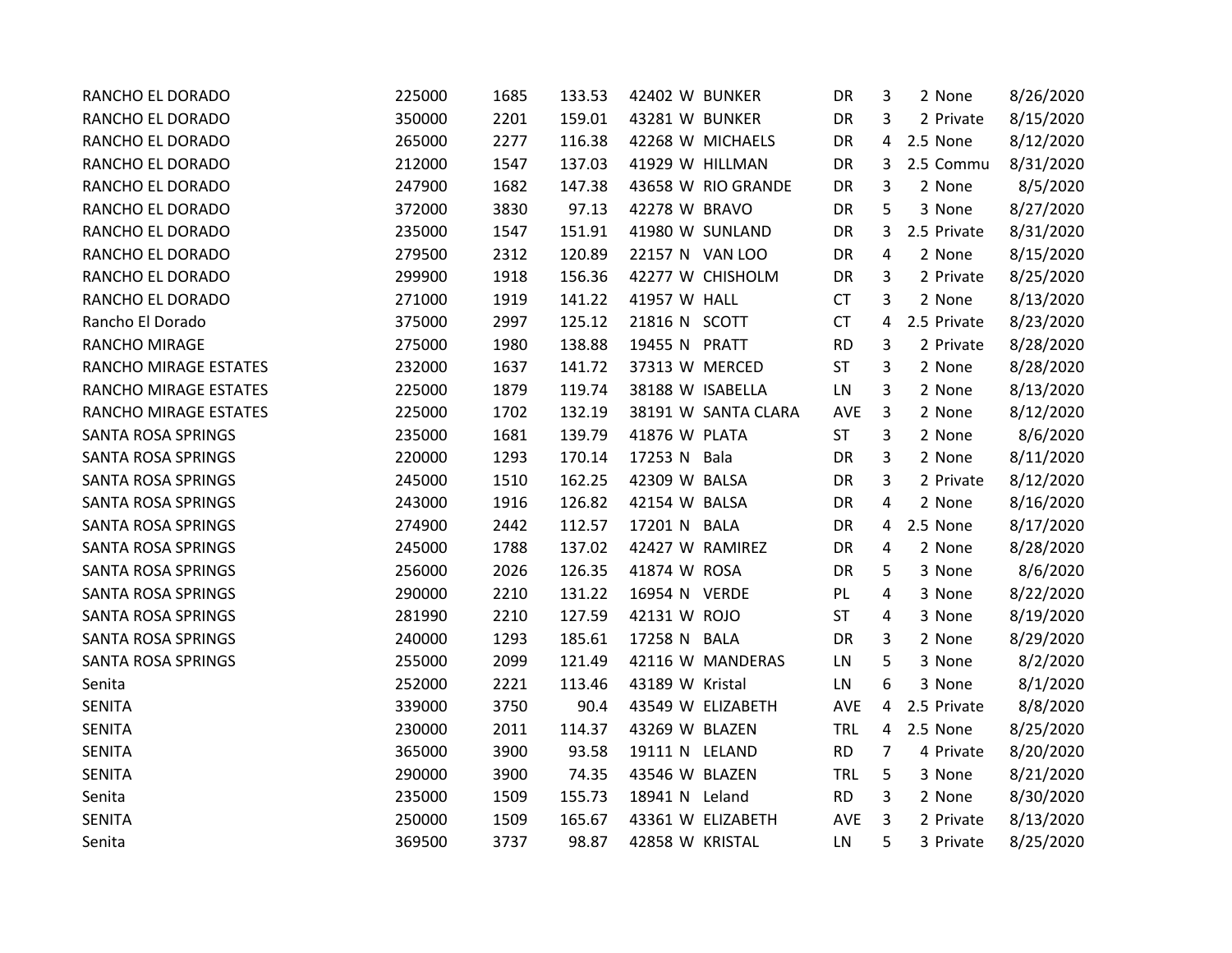| <b>SENITA</b>                | 210000 | 1277 | 164.44 | 43935 W ARIZONA    | AVE        | 3              | 2 None    | 8/25/2020 |
|------------------------------|--------|------|--------|--------------------|------------|----------------|-----------|-----------|
| <b>SENITA</b>                | 312900 | 3240 | 96.57  | 42944 W ARIZONA    | <b>CT</b>  | 5              | 3.5 None  | 8/28/2020 |
| <b>SENITA</b>                | 245000 | 2221 | 110.31 | 18944 N IBIS       | <b>WAY</b> | $\overline{4}$ | 3 None    | 8/15/2020 |
| <b>SENITA</b>                | 254000 | 2425 | 104.74 | 42760 W RAYNON     | <b>ST</b>  | 4              | 3 None    | 8/8/2020  |
| <b>SMITH FARMS</b>           | 205000 | 1871 | 109.57 | 40220 W GREEN      | <b>CT</b>  | 3              | 2 Commu   | 8/14/2020 |
| <b>SMITH FARMS</b>           | 255000 | 1870 | 136.36 | 40103 W BONNEAU    | <b>ST</b>  | 3              | 2 Commu   | 8/18/2020 |
| <b>SMITH FARMS</b>           | 245000 | 2275 | 107.69 | 40286 W MOLLY      | LN         | 4              | 2.5 Commu | 8/28/2020 |
| <b>SMITH FARMS</b>           | 250000 | 1871 | 133.61 | 41009 W PATRICIA   | LN         | 3              | 2 None    | 8/1/2020  |
| <b>SMITH FARMS</b>           | 389000 | 3137 | 124    | 40521 W MARION MAY | LN         | 4              | 2.5 Both  | 8/27/2020 |
| <b>SMITH FARMS</b>           | 225500 | 1945 | 115.94 | 40596 W HELEN      | <b>CT</b>  | 3              | 2.5 Commu | 8/1/2020  |
| <b>SMITH FARMS</b>           | 253000 | 2420 | 104.55 | 40354 W HELEN      | <b>CT</b>  | 3              | 2.5 Commu | 8/21/2020 |
| SORRENTO                     | 223990 | 1429 | 156.74 | 37021 W MATTINO    | LN         | 3              | 2 None    | 8/13/2020 |
| SORRENTO                     | 288000 | 1827 | 157.63 | 36861 W NOLA       | <b>WAY</b> | 4              | 2 Private | 8/6/2020  |
| SORRENTO                     | 221990 | 1429 | 155.34 | 36998 W MATTINO    | LN         | 3              | 2 None    | 8/14/2020 |
| SORRENTO                     | 239990 | 1769 | 135.66 | 36936 W MATTINO    | LN         | 3              | 2 None    | 8/19/2020 |
| SORRENTO                     | 221500 | 1381 | 160.39 | 36865 W MADDALONI  | AVE        | 3              | 2 None    | 8/27/2020 |
| SORRENTO                     | 187000 | 1371 | 136.39 | 37137 W AMALFI     | <b>AVE</b> | 3              | 2 None    | 8/15/2020 |
| SORRENTO                     | 247000 | 2223 | 111.11 | 17888 N FIANO      | DR         | 5              | 3 None    | 8/29/2020 |
| SORRENTO                     | 231600 | 1556 | 148.84 | 37825 W CAPRI      | AVE        | 3              | 2 None    | 8/17/2020 |
| SORRENTO                     | 238000 | 1556 | 152.95 | 17907 N PIETRA     | <b>RD</b>  | 3              | 2 None    | 8/17/2020 |
| Tortosa                      | 366900 | 3278 | 111.93 | 35952 W CATALONIA  | DR         | 6              | 4 Private | 8/14/2020 |
| <b>TORTOSA</b>               | 220000 | 1527 | 144.07 | 36245 W VERA CRUZ  | DR         | 3              | 2 Private | 8/1/2020  |
| <b>TORTOSA</b>               | 225000 | 1041 | 216.13 | 19346 N TOLEDO     | AVE        | 3              | 2 Private | 8/1/2020  |
| <b>TORTOSA</b>               | 217000 | 1390 | 156.12 | 36322 W ALHAMBRA   | <b>ST</b>  | 3              | 2 None    | 8/6/2020  |
| <b>TORTOSA</b>               | 225000 | 1674 | 134.4  | 36579 W PICASSO    | <b>ST</b>  | 4              | 2 None    | 8/21/2020 |
| <b>TORTOSA</b>               | 250000 | 2234 | 111.9  | 19031 N VEMTO      | <b>ST</b>  | 5              | 3 None    | 8/3/2020  |
| <b>TORTOSA</b>               | 288000 | 2590 | 111.2  | 36176 W OLIVO      | <b>ST</b>  | 5              | 3 None    | 8/29/2020 |
| <b>TORTOSA</b>               | 216000 | 1220 | 177.05 | 36466 W LA PAZ     | <b>ST</b>  | 3              | 2 None    | 8/31/2020 |
| <b>TORTOSA</b>               | 220000 | 2013 | 109.29 | 18769 N VEMTO      | <b>ST</b>  | 4              | 2.5 None  | 8/21/2020 |
| <b>TORTOSA</b>               | 225000 | 2013 | 111.77 | 18974 N TOLEDO     | AVE        | 4              | 2.5 None  | 8/8/2020  |
| <b>TORTOSA</b>               | 271000 | 1927 | 140.63 | 36279 W ALHAMBRA   | <b>ST</b>  | 4              | 2 Private | 8/19/2020 |
| VILLAGES AT RANCHO EL DORADO | 278000 | 2865 | 97.03  | 43921 W ROTH       | <b>RD</b>  | 5              | 3 Commu   | 8/6/2020  |
| VILLAGES AT RANCHO EL DORADO | 220000 | 1446 | 152.14 | 44280 W CAVEN      | DR         | 3              | 2 Commu   | 8/8/2020  |
| VILLAGES AT RANCHO EL DORADO | 260000 | 2604 | 99.85  | 44091 W PALMEN     | DR         | 4              | 2.5 Both  | 8/3/2020  |